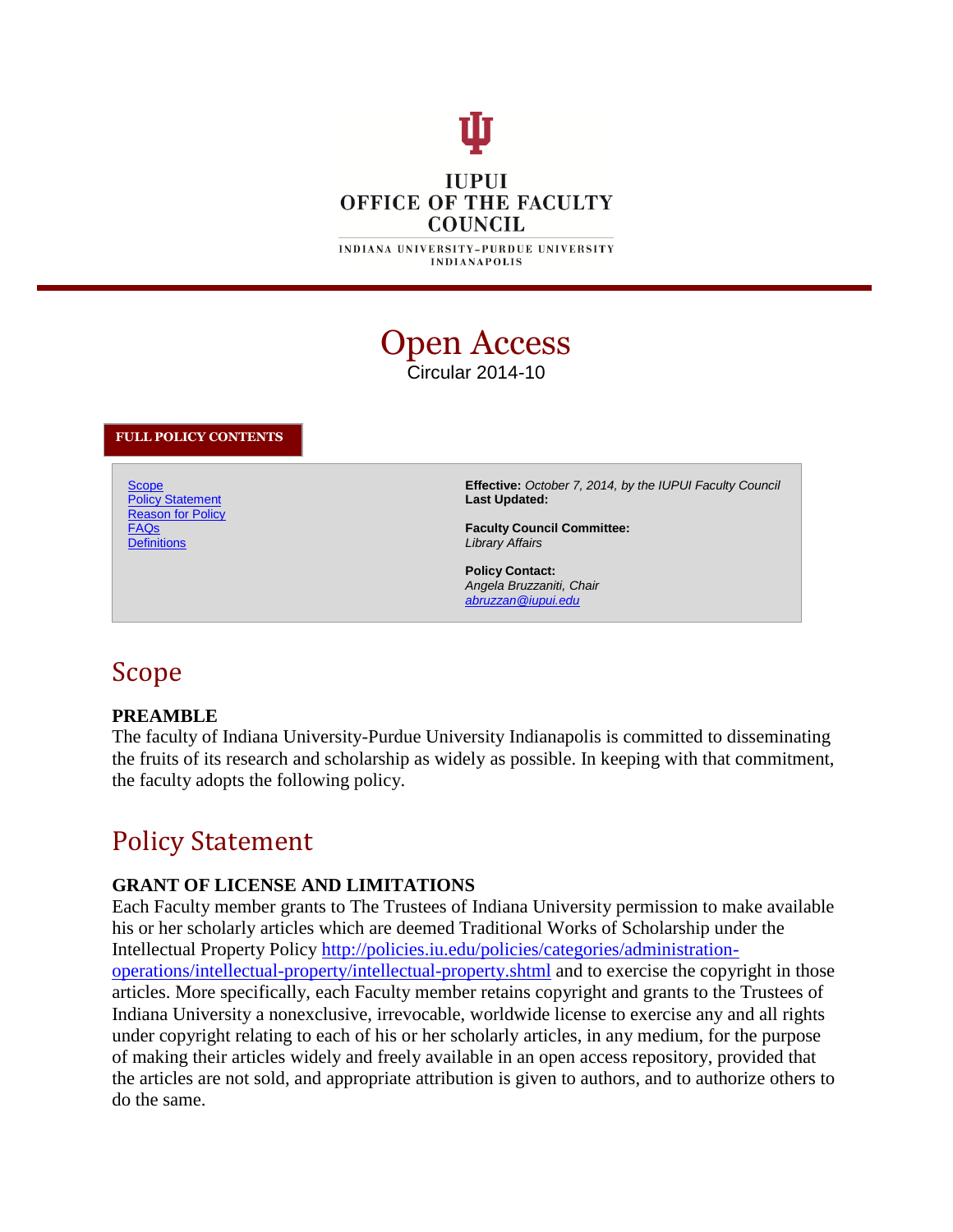#### **SCOPE AND WAIVER (OPT-OUT)**

The policy applies to all scholarly articles authored or co-authored while the person is a member of the Faculty, except for any articles completed before the adoption of this policy and any articles for which the Faculty member entered into an incompatible licensing or assignment agreement before the adoption of this policy. Faculty members retain responsibility for complying with any incompatible licensing or assignment agreements they have executed before the adoption of this policy. Upon express direction by the Faculty member, the Executive Vice Chancellor, Chief Academic Officer, or his or her designate will waive application of the license for a particular article or delay access for a specified period of time. Likewise, upon express direction by the Faculty member, a particular article's archival status (open access, no access, or delayed access) may be changed at any time.

#### **DEPOSIT OF ARTICLES**

Each Faculty member will provide an electronic copy of the author's final version of each article no later than the date of its publication at no charge to the appropriate representative of the Academic Affairs Office in an appropriate format (such as PDF) specified by the Academic Affairs Office. The Academic Affairs Office may make the article available to the public in an open access repository. The Academic Affairs Office, in consultation with Faculty governance, is responsible for interpreting this policy, resolving disputes concerning its interpretation and application, and recommending changes to the faculty from time to time. The policy will be reviewed after three years and as needed thereafter.

#### **EXPLANATORY NOTES**

This policy is based on a model open access policy developed by Stuart Shieber of the Harvard Office for Scholarly Communication. It includes a freely waivable rights-retaining license and a deposit requirement. This language is based on and informed by the policies voted by faculties at Harvard, MIT, Stanford University School of Education, Duke University, the University of California, and others. Information explaining the motivation for and implementation of open access policies, including an annotated model policy, is available at the web site of Harvard's Office for Scholarly Communication (http://osc.hul.harvard.edu/). Extensive information about good practices for university open access policies is provided in a widely endorsed guide from the Harvard Open Access Project (http://bit.ly/goodoa).

# Reason for Policy

Among the many changes that are taking place in academic research is the growing expectation by funders that the findings of this research be made widely and freely available. Responding to these expectations, an increasing number of universities are creating open access repositories for scholarly articles produced by their faculties, to be made available to anyone with Internet access.

In response to these changes, IUPUI Faculty members are asked to consider implementing an open access policy to help disseminate the fruits of their research and scholarship. The "IUPUI Open Access Policy" was created with the goal of disseminating the research and scholarship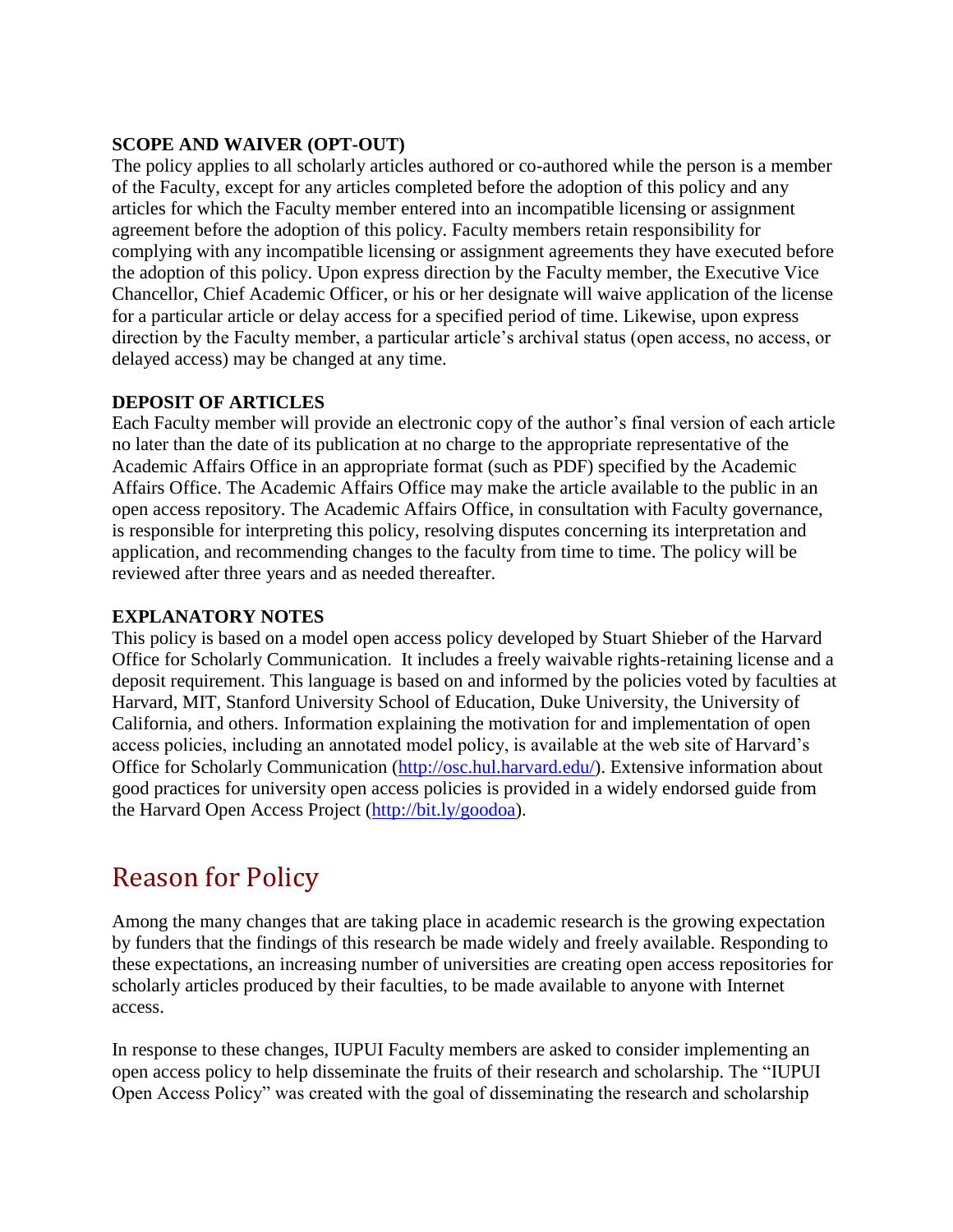successes of IUPUI Faculty members. The "IUPUI Open Access Policy" is in alignment with the current IUPUI Intellectual Property Policy. Additional information regarding the benefits and potential concerns of the proposed policy are provided in "Frequently Asked Questions" and "Notes Concerning Specific Language."

The IUPUI Open Access Policy is based on a model open access policy developed by Stuart Shieber of the Harvard Office for Scholarly Communication. Its language is based on and informed by the policies voted by faculties at Harvard, MIT, Stanford University School of Education, Duke University, the University of California, and others.

# FAQs

### **BASICS**

- **1. What would faculty submit?** Faculty authors would submit accepted, post peer-reviewed articles and proceedings to IUPUIScholarWorks. This policy would include co-authored articles and proceedings. Other items (book chapters, monographs, working papers, posters, presentations) would be welcomed, but not required.
- **2. How might faculty submit articles to IUPUIScholarWorks?** Upon acceptance, faculty will complete a simple web form (name, email address, department, and citation) and attach the author's accepted manuscript. *Note:* In most cases, the "accepted manuscript" (sometimes called a "post-print") is a final Microsoft Word document, with tables and images.
- **3. How might faculty opt-out of this policy?** The second screen of the submission process will give faculty three options: 1) submit; 2) embargo until a selected date; 3) opt out. Following the selection, the submitter (and other parties) will receive an automated email and transaction number.

### **BENEFITS**

- **4. How would this policy benefit IUPUI faculty members?** This is an author's rights policy. By adopting this policy, faculty retain rights to their scholarly articles and proceedings. This policy helps faculty disseminate scholarship to any reader with Internet access. Articles openly archived in IUPUIScholarWorks are indexed by search engines, receive a stable hyperlink and are more likely to be read and cited.
- **5. How would this policy benefit IUPUI students, alumni and other communities?** By joining with other leading research universities (Harvard, Duke, MIT, Kansas, California, Stanford and more), IUPUI would show its commitment to disseminating the fruits of its research and scholarship as widely as possible. By providing free access to scholarship, the policy would facilitate IUPUI's efforts to be "a leader in fostering collaborative relationships" and would demonstrate that "IUPUI values collegiality, cooperation, creativity, innovation, and entrepreneurship as well as honesty, integrity, and support for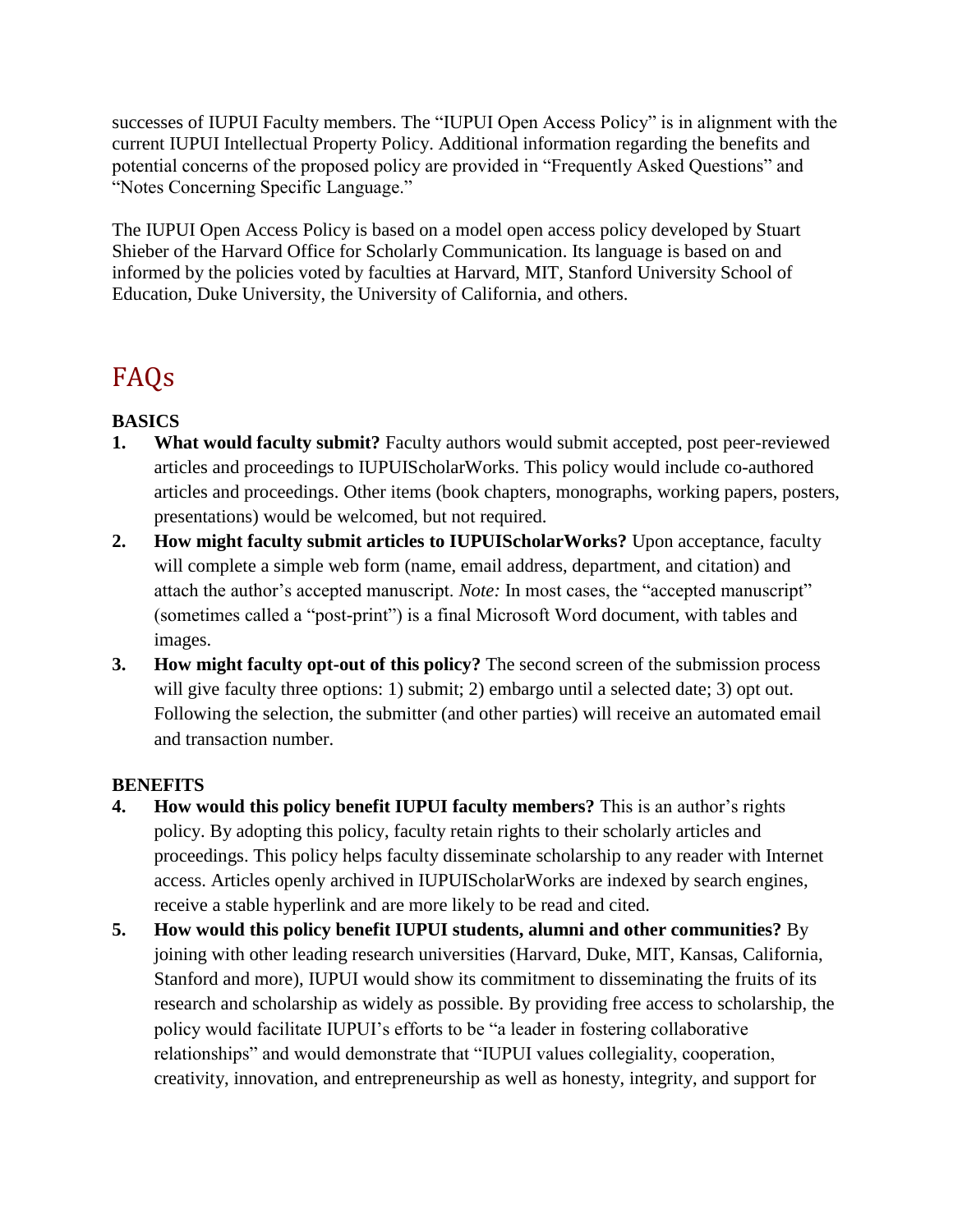open inquiry and dissemination of findings" (IUPUI Vision, Mission & Values: http://www.iupui.edu/about/vision.html).

**6. How would this policy benefit the university?** By providing access to articles by IUPUI faculty, this policy would increase the impact of IUPUI research and creativity both on a local and global scale. Furthermore, the archive would ensure that scholarship is preserved and accessible long after journals and publishers move, consolidate or cease publication.

### **CONCERNS**

- **7. Would this policy restrict my publishing options?** No. Faculty would be free to submit and to publish in any journal they choose.
- **8. Would journals refuse to publish my article if IUPUI adopts this open access policy?** No. Journals gladly accept articles from faculty at MIT, Harvard, California and other institutions with open access policies. If a journal refuses to publish an article under the policy, faculty always have the ability to opt out of the policy for that article.
- **9. Do I have to pay an "open access fee" in order to submit my article to IUPUIScholarWorks?** No. Most journal publishers (including Elsevier, Sage, Springer, Taylor & Francis, and Wiley) permit authors to archive manuscripts in institutional repositories at no cost to the author. Over 80% of the world's 1.1 million articles published in 2010 could be archived under current copyright law within one year of publication (Laakso, M. 2014, *Scientometrics*, In Press. http://www.openaccesspublishing.org/?p=146). Ask a librarian before you pay or, if necessary, opt out of the policy.
- **10. Would the policy mean that faculty authors would give copyrights to IUPUI?** No. As the author, you own the copyright to your work until you transfer it to someone else. This policy does not result in a transfer of copyright. Rather, authors would give IUPUI a nonexclusive permission to distribute a version of the work at IUPUIScholarWorks. In fact, this policy would help faculty preserve their rights as authors to reproduce and distribute their scholarly articles.
- **11. What does the policy mean by "exercise any and all rights under copyright"?** Copyright is not one right, but rather is best thought of as a bundle of rights granted to authors by the Copyright Act. Generally, these rights are reproduction, distribution, making derivative works, public performance, and public display. For IUPUI to most effectively make scholarly articles freely and widely available, it may need to use many of these rights. For instance, simply taking a word processing file of an article, converting it to PDF and making it available for public reading or download could involve the distribution, derivative works, reproduction, and display rights. The most important points are that the policy does not prevent you from exercising any of these rights and IUPUI's exercise of these rights is only for the purpose of making the articles freely and widely available.
- **12. What if my article is archived in IUPUIScholarWorks with my permission, but afterwards I decide that I no longer want it to be available to readers on the site?** Under this policy, authors retain rights to their scholarly articles. An author may change a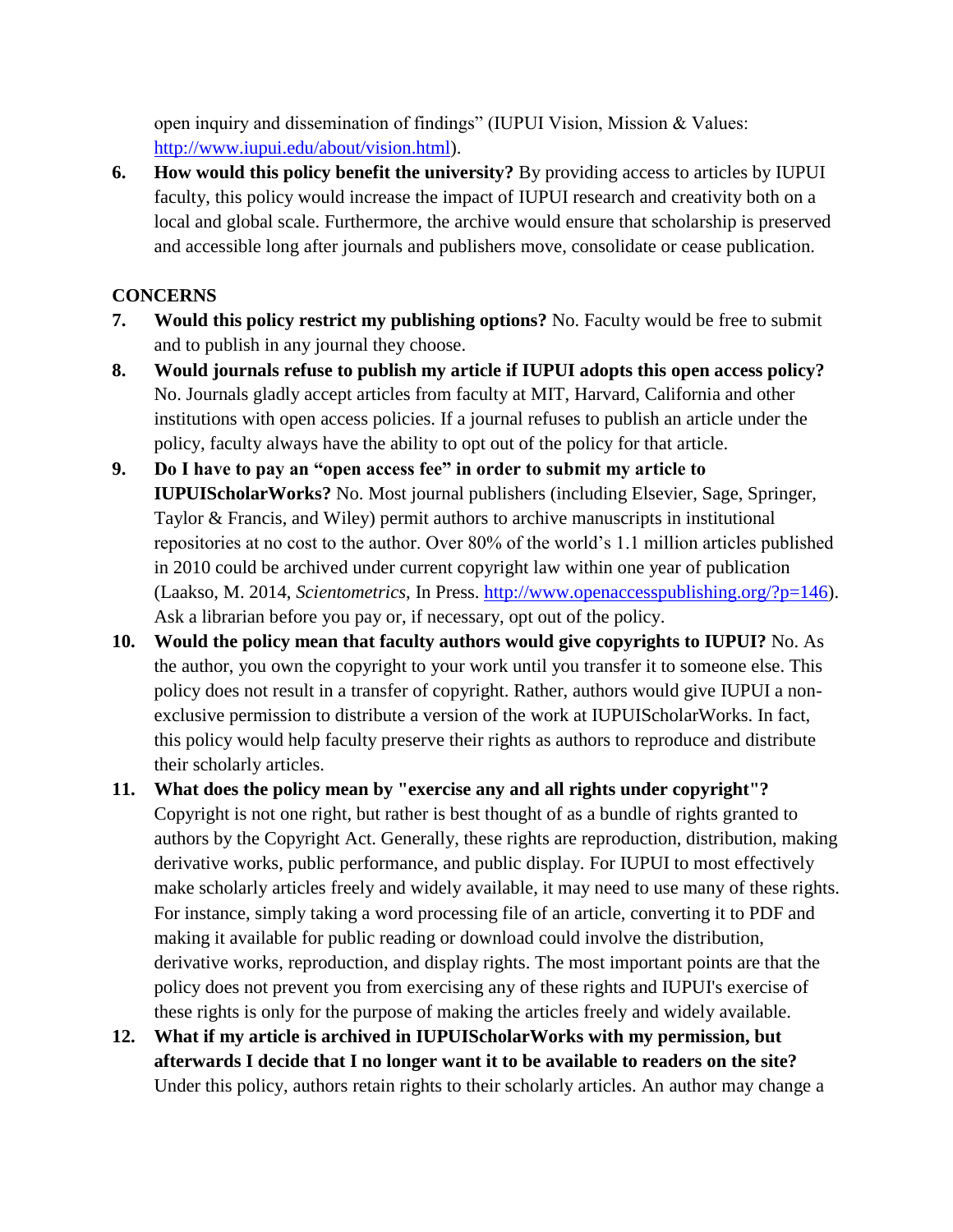particular article's archival status (open access, no access, or delayed access) at any time. Although requests are rare, authors currently have the ability to contact IUPUIScholarWorks to ask for temporary and indefinite embargos on the full text access to an item.

- **13. Would this policy result in a burdensome administrative overhead and a difficult compliance process?** The libraries have the expertise and the software to manage this process. Faculty would need to keep their final manuscript, complete the short web form (mentioned above, FAQ #3), and select "submit," "embargo," or "opt out."
- **14. Would this policy hurt my reputation as a scholar?** No. By increasing your readership, this policy would be to your benefit. This policy does not reduce your opportunity to publish in any journal—including a subscription journal with a leading citation impact factor.
- **15. Would this policy have a negative impact on the quality of science and the record of**  scholarship? No. By increasing access and the speed of dissemination, policies such as this one reduce barriers to research and learning. Articles archived under this policy would not replace or supplant the version of record.
- **16. Would this policy hurt my scholarly society or journal?** Authors may opt out as needed. We do not, however, have any peer reviewed evidence to demonstrate that open access policies result in cancelled journal subscriptions. Libraries consider multiple factors when subscribing to journals, including: quality, price and anticipated use. Libraries, scholarly societies and journals face a publishing marketplace in transition; this transition will happen with or without open access policies.
- **17. Would large publishers bring legal action to stop the implementation of this policy?** Commercial publishers spend a lot of money lobbying against federal public access policies, but none of the over 127 U.S. institutions with open access policies have been the subject of legal action as a result of a policy.
- **18. Would co-authors from other institutions need to grant permission to IUPUI?** No. Each co-author owns the copyright to their co-authored work and may grant nonexclusive permissions without consulting the others. However, if a co-author expressed that they did not want an article to be shared in IUPUIScholarWorks, the IUPUI author could decide to opt out of the policy for that article.
- **19. What if my co-authors' institutions have different policies regarding author's rights and self-archiving?** It is very unlikely that this policy will create a true conflict with policies at other institutions. In fact, IUPUI co-authors may find their work already included in the repositories of universities that have adopted a policy such as this one. See, for example, the following:

**Hoggatt, J**., **Mohammad, K. S**., **Singh, P., Hoggatt, A. F., Chitteti, B. R., Speth, J. M.,** … **Pelus, L. M.** (2013). Differential stem- and progenitor-cell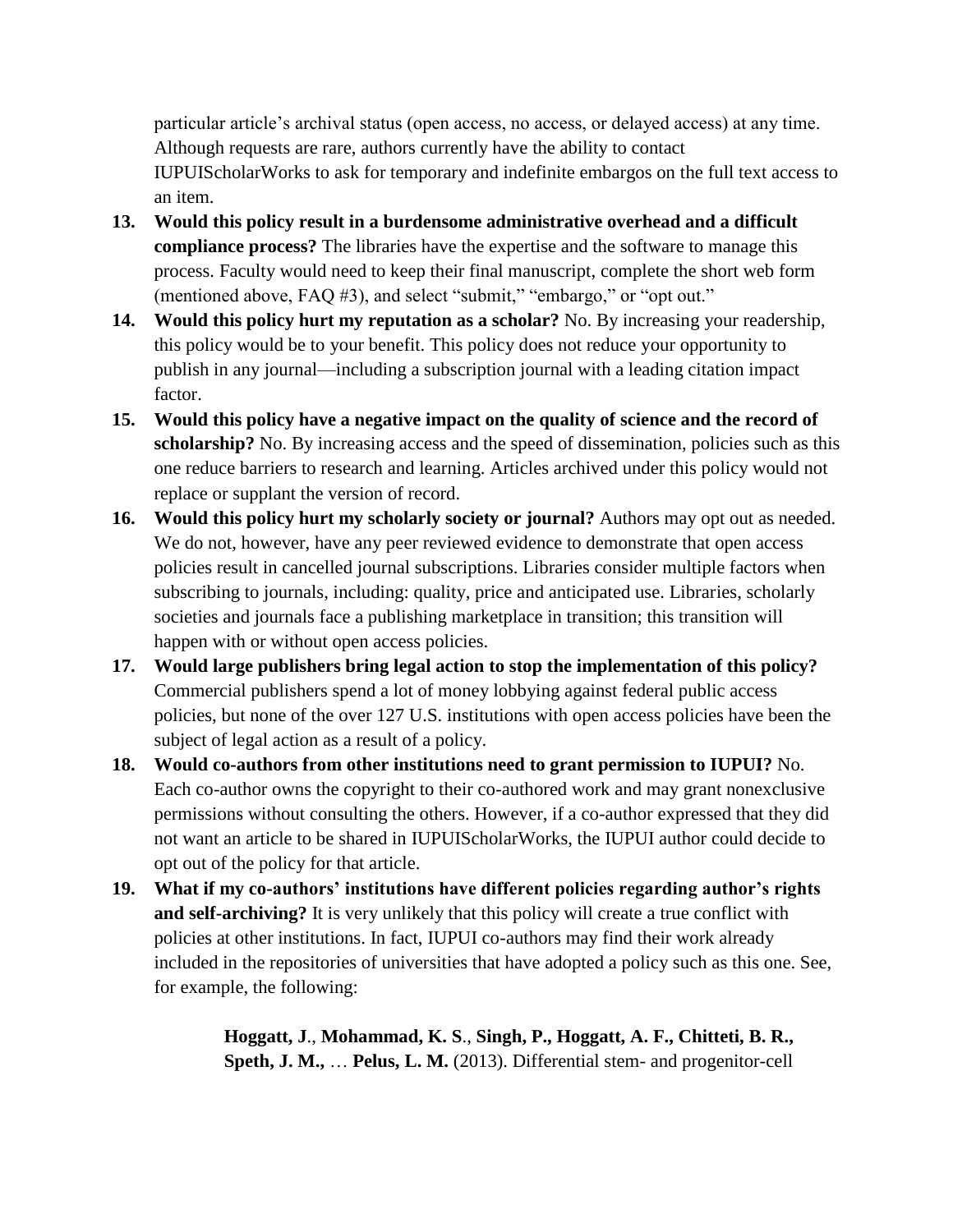trafficking by prostaglandin E2. *Nature, 495*(7441), 365–369. Available from Harvard: http://nrs.harvard.edu/urn-3:HUL.InstRepos:11876987. **Siddiki, S.**, Basurto, X., & Weible, C. M. (2012). Using the institutional grammar tool to understand regulatory compliance: The case of Colorado aquaculture. *Regulation & Governance, 6*(2), 167–188. Available from Duke: http://hdl.handle.net/10161/6738. Citi, L., Djilas, M., Azevedo-Coste, C., **Yoshida, K.**, Brown, E. N., & Barbieri, R. (2011). Point-process analysis of neural spiking activity of muscle spindles recorded from thin-film longitudinal intrafascicular electrodes. *Conference Proceedings: Annual International Conference of the IEEE Engineering in Medicine and Biology Society*, 2311–2314. Available from MIT: http://hdl.handle.net/1721.1/70063.

If, for some reason, a co-author objects to providing access to the item in IUPUIScholarWorks, the IUPUI author may decide to "opt out" of the policy for that article.

- **20. But I already comply with the NIH Public Access policy, why does IUPUI need its own policy?** This policy would supplement existing public access policies—many articles are published without federal funding. By building a repository of IUPUI scholarship, we ensure that the university can maintain and preserve a record of the work completed by our faculty. By acquiring and preserving the author's accepted manuscript, the IUPUI Open Access Policy would make it easier to comply with the NIH Manuscript Submission process. One proposal for compliance with the coming U.S. agency (NSF, DOE, DOD, NEH, etc.) public access policies would leverage records in repositories like IUPUIScholarWorks for compliance.
- **21. Why do we need a policy if faculty can submit works to PubMed Central, SSRN, arXiv, and other sites? Don't these services meet the need for open access archiving?**  Other repositories have limitations that exclude many of the scholarly articles and proceedings authored by IUPUI faculty. PubMed Central, for example, is not open to submissions from any author, but is limited to journal articles reporting research funded by the NIH and to biomedical journals with pre-existing agreements with PubMed Central. As your home institution, IUPUI has a vested interest in providing services that cannot be promised elsewhere--for example, long term preservation. Furthermore, this policy aims to increase access to scholarship authored by IUPUI faculty members--as such, it maximizes author's rights. By helping faculty to retain their rights, this policy facilitates sharing in any repository. If authors choose to share in another repository, IUPUIScholarWorks will archive a version of the shared item for safe keeping.
- **22. I already self-archive my work in an open access repository; will this policy detract from download counts from my preferred repository (e.g. SSRN, ResearchGate, Academia.edu)?** IUPUIScholarWorks is a noncommercial repository supported by an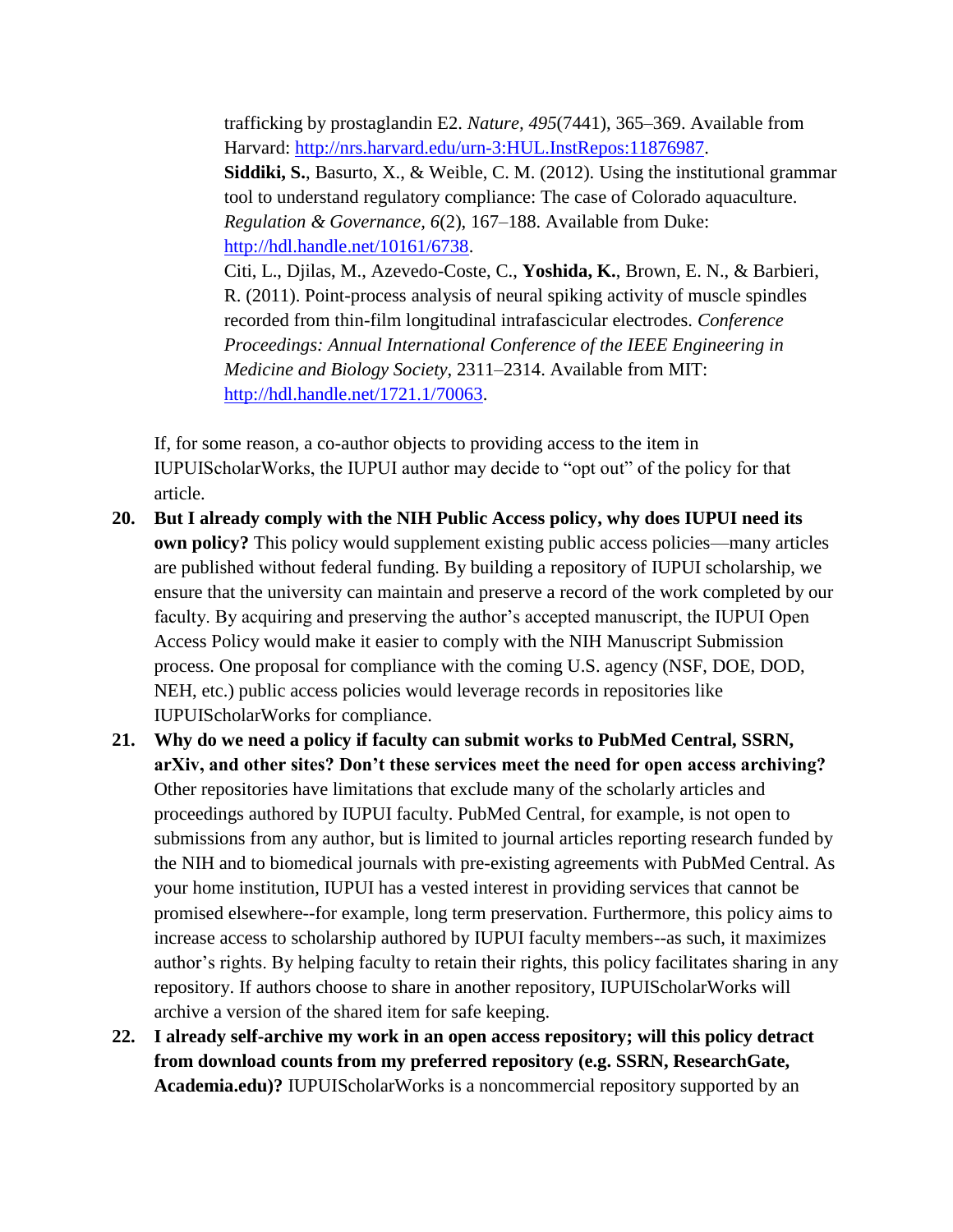academic library. Items are indexed for discoverability and included in long-term, digital preservation plans. If you prefer to protect your download counts at another repository, IUPUIScholarWorks will archive a version of the shared item for safe keeping, but link out to a stable URL for downloads.

## Definitions

**Preamble**, "disseminating the fruits of its research and scholarship as widely as possible": The intention of the policy is to promote the broadest possible access to the university's research. The preamble emphasizes that the issue is access, not finances.

**Grant of License and Limitations**, "grants": The wording here is crucial. The policy causes the grant of the license directly. An alternative wording, such as "each faculty member shall grant", places a requirement on faculty members, but does not actually cause the grant itself.

**Grant of License and Limitations**, "scholarly articles": The scope of the policy is scholarly articles. What constitutes a scholarly article is purposefully left vague. Clearly falling within the scope of the term are (using terms from the Budapest Open Access Initiative) articles that describe the fruits of scholars' research and that they give to the world for the sake of inquiry and knowledge without expectation of payment. Such articles are typically presented in peerreviewed scholarly journals and conference proceedings. Clearly falling outside of the scope are a wide variety of other scholarly writings such as books and commissioned articles, as well as popular writings, fiction and poetry, and pedagogical materials (lecture notes, lecture videos, case studies). Often, faculty express concern that the term is not (and cannot be) precisely defined. The concern is typically about whether one or another particular case falls within the scope of the term or not. However, the exact delineation of every case is neither possible nor necessary. In particular, if the concern is that a particular article inappropriately falls within the purview of the policy, a waiver can always be obtained. One tempting clarification is to refer to scholarly articles more specifically as "articles published in peer-reviewed journals or conference proceedings" or some such specification. Doing so may have an especially pernicious unintended consequence: With such a definition, a "scholarly article" doesn't become covered by the policy until it is published, by which time a publication agreement covering its disposition is likely to already have been signed. Thus the entire benefit of the policy's nonexclusive license preceding a later transfer of rights may be vitiated. If clarifying language along these lines is required, simultaneously weaker and more accurate language can be used, for instance, this language from Harvard's explanatory material (also used above): "Using terms from the Budapest Open Access Initiative, faculty's scholarly articles are articles that describe the fruits of their research and that they give to the world for the sake of inquiry and knowledge without expectation of payment. Such articles are typically presented in peer-reviewed scholarly journals and conference proceedings."

**Grant of License and Limitations**, "Intellectual Property Policy"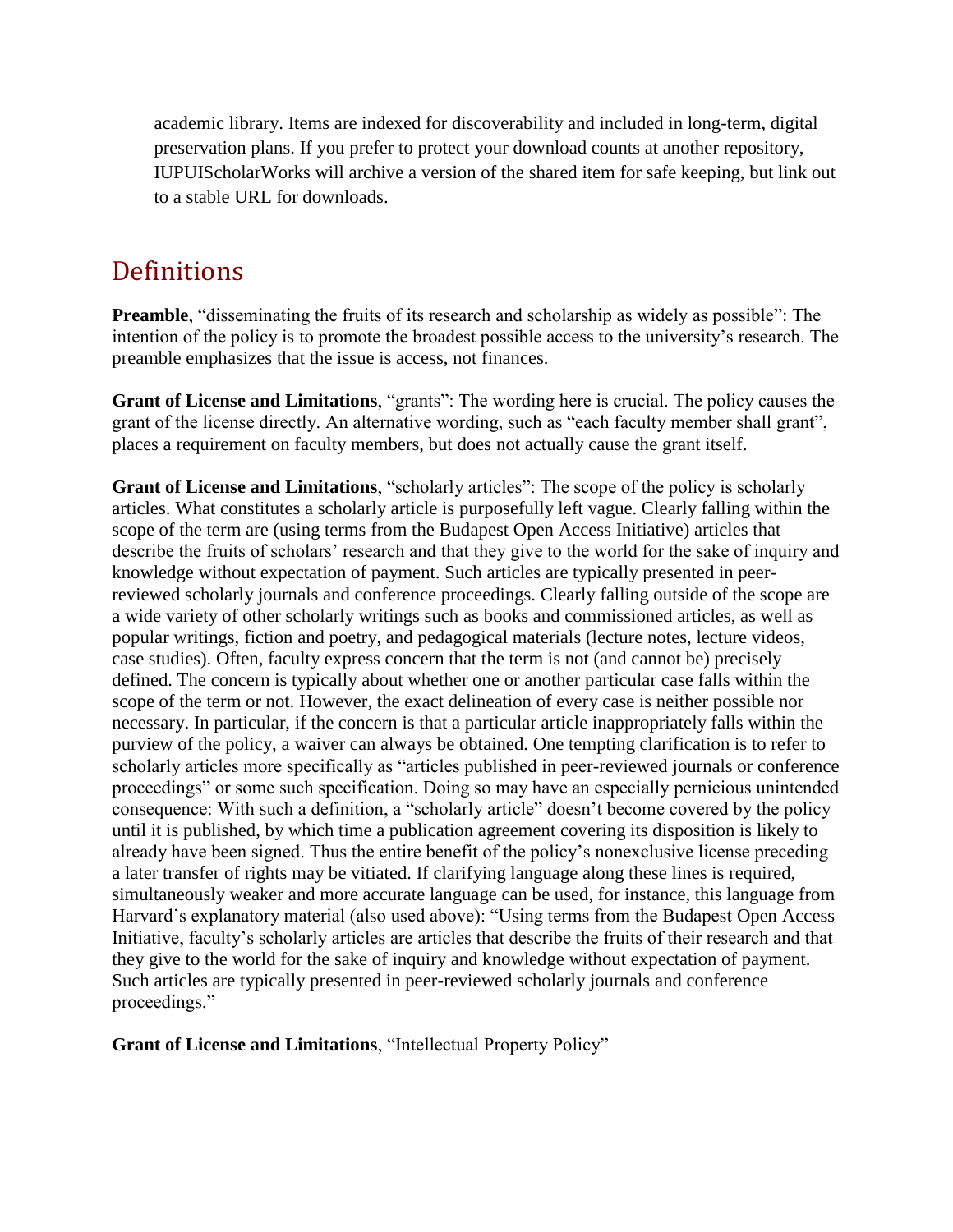http://policies.iu.edu/policies/categories/administration-operations/intellectualproperty/intellectual-property.shtml**.** The following is an excerpt from the Indiana University Intellectual Property Policy UA-05;

### **B. Traditional Works of Scholarship**

- i. The University shall assert no claims to copyright ownership in or to distribution of revenue from Traditional Works of Scholarship.
- ii. The University may use Traditional Works of Scholarship, including Online Instructional Materials, created for ordinary classroom and program use, such as syllabi, assignments, and tests, for administrative purposes, which may include course equivalency assessments for transfer purposes, accreditation agency reviews, and other functions that allow the University to fulfill its responsibilities for accountability.
- iii. If a Creator of Online Instructional Materials leaves the University, he or she hereby grants the University a non-exclusive, royalty-free, worldwide, unlimited license to use the Online Instructional Materials for Online Instruction, including the right to revise such Online Instructional Materials.

**Grant of License and Limitations**, "exercise any and all rights under copyright": The license is quite broad, for two reasons. First, the breadth allows flexibility in using the articles. Since new uses of scholarly articles are always being invented — text mining uses being a prime example — retaining a broad set of rights maximizes the flexibility in using the materials. Second, a broad set of rights allows the university to grant back to an author these rights providing an alternative method for acquiring them rather than requesting them from a publisher. Even though the university is being allowed to exercise a broad set of rights, it is not required to exercise them. Universities are free to set up policies about which rights it will use and how, for instance, in making blanket agreements with publishers. For example, a university may agree to certain restrictions on its behavior in return for a publisher's acknowledgement of the prior license and agreement not to require addenda or waivers. Harvard has provided a model agreement of this type as well: http://osc.hul.harvard.edu/docs/model-pub-agreement-090430.pdf.

**Grant of License and Limitations**, "irrevocable": This term indicates that subsequent "transfers" of copyright do not invalidate this policy.

**Grant of License and Limitations**, "not sold": This term may be preferable to the vaguer term "noncommercial". Given that open access availability allows seamless distribution using a medium with essentially zero marginal cost, Harvard has stipulated in agreements with publishers that it will refrain even from cost-recouping sales: "When Harvard displays or distributes the Article, Harvard will not charge for it and will not sell advertising on the same page without permission of Publisher. Even charges that merely recoup reproduction or other costs, and involve no profit, will be forbidden."

**Grant of License and Limitations**, "authorize others": The transferability provision allows the university to authorize others to make use of the articles. For instance, researchers can be authorized to use the articles for data mining. The terms of use of the institution's repository can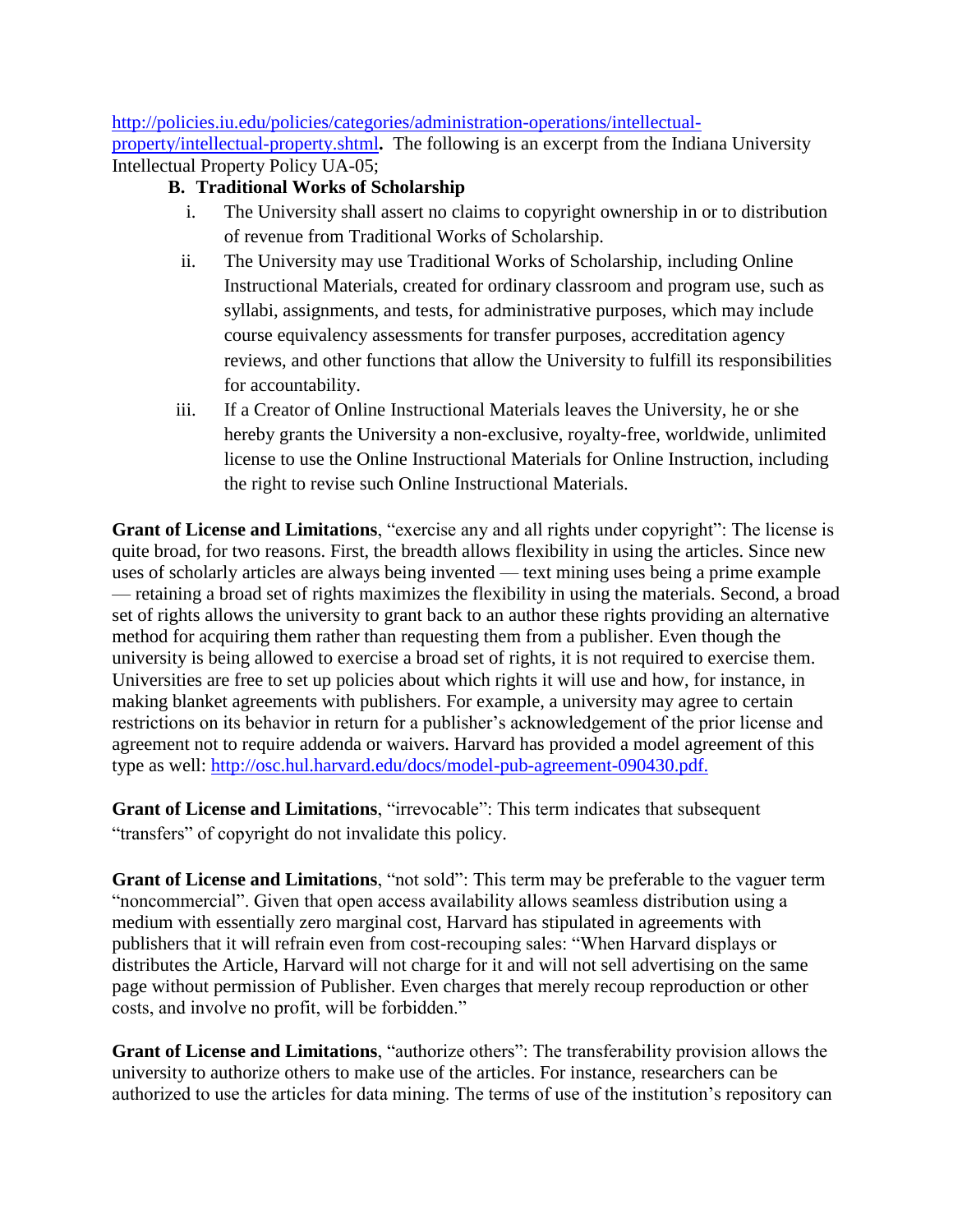take advantage of transferability to make available an appropriately scoped set of rights automatically for articles covered by the policy. The Harvard DASH terms of use (http://osc.hul.harvard.edu/dash/termsofuse) provides an example. Most importantly, the transferability provision allows the university to transfer the broad rights in the policy back to the author, so that authors can legally distribute their articles from their own web sites, to use them for their classes, to develop derivative works, and the like. In that sense, the policy leads to authors retaining rights, not just universities obtaining rights.

**Grant of License and Limitations**, "do the same": This ordering of phraseology, introduced in the MIT policy, makes clear that the transferability provision applies both to the retained rights and the noncommercial limitation.

**Scope and Waiver (Opt-Out)**, "articles completed before the adoption": Application of the license retroactively is problematic, and in any case suspect. This clause makes clear that the license applies only prospectively.

**Scope and Waiver (Opt-Out), "will waive": Not "may waive". The waiver is at the sole** discretion of the author. This broad waiver policy is important for the palatability of the policy. It is perhaps the most important aspect of this approach to open access policies. The ability to waive the license means that the policy is not a mandate for rights retention, but merely a change in the default rights retention from opt-in to opt-out. Many of the concerns that faculty have about such policies are assuaged by this broad waiver. These include concerns about academic freedom, unintended effects on junior faculty, principled libertarian objections, freedom to accommodate publisher policies, and the like. Some may think that the policy would be "stronger" without the broad waiver provision, for instance, if waivers were vetted on some basis or other. In fact, regardless of what restrictions are made on waivers (including eliminating them entirely) there is always a de facto possibility of a waiver by virtue of individual faculty member action demanding an exception to the policy. It is far better to build a safety valve into the policy, and offer the solution in advance, than to offer the same solution only under the pressure of a morale-draining confrontation in which one or more piqued faculty members demand an exception to a putatively exception-less policy. In any case, with several years of experience with these policies, it has become clear that waiver rates are exceptionally low even with this completely open waiver provision.

**Scope and Waiver (Opt-Out), "license":** The waiver applies to the license, not the policy as a whole. The distinction is not crucial in a pragmatic sense, as it is generally the license that leads to waiver requests, not the deposit aspect of the policy, and in any case, an author has a de facto waiver possibility for the deposit aspect by merely refraining from making a manuscript available. Nonetheless, if it is possible to use this more limited formulation, it is preferable in reinforcing the idea that all articles should be deposited, whether or not a waiver is granted and whether or not they can be distributed.

**Scope and Waiver (Opt-Out), "delay access": Duke University pioneered the incorporation of** an author-directed embargo period for particular articles as a way of adhering to publisher wishes without requiring a full waiver. This allows the full range of rights to be taken advantage of after the embargo period ends, rather than having to fall back on what the publisher may happen to